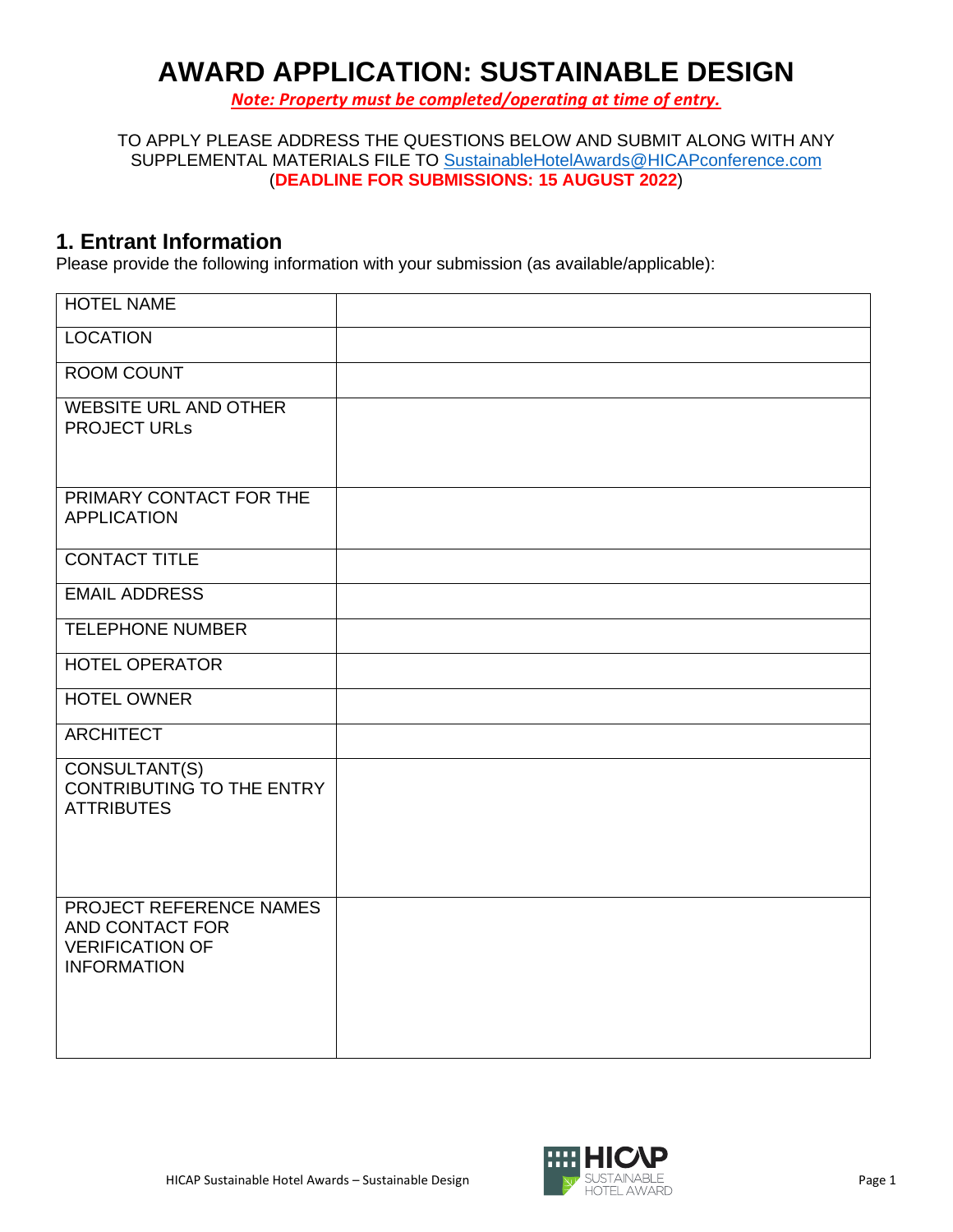# **2. Overview**

Provide a summary description of the property (as it relates to the initiative), the initiatives/programs for consideration, and why the property should be considered for the Sustainable Design award. (400 words maximum).

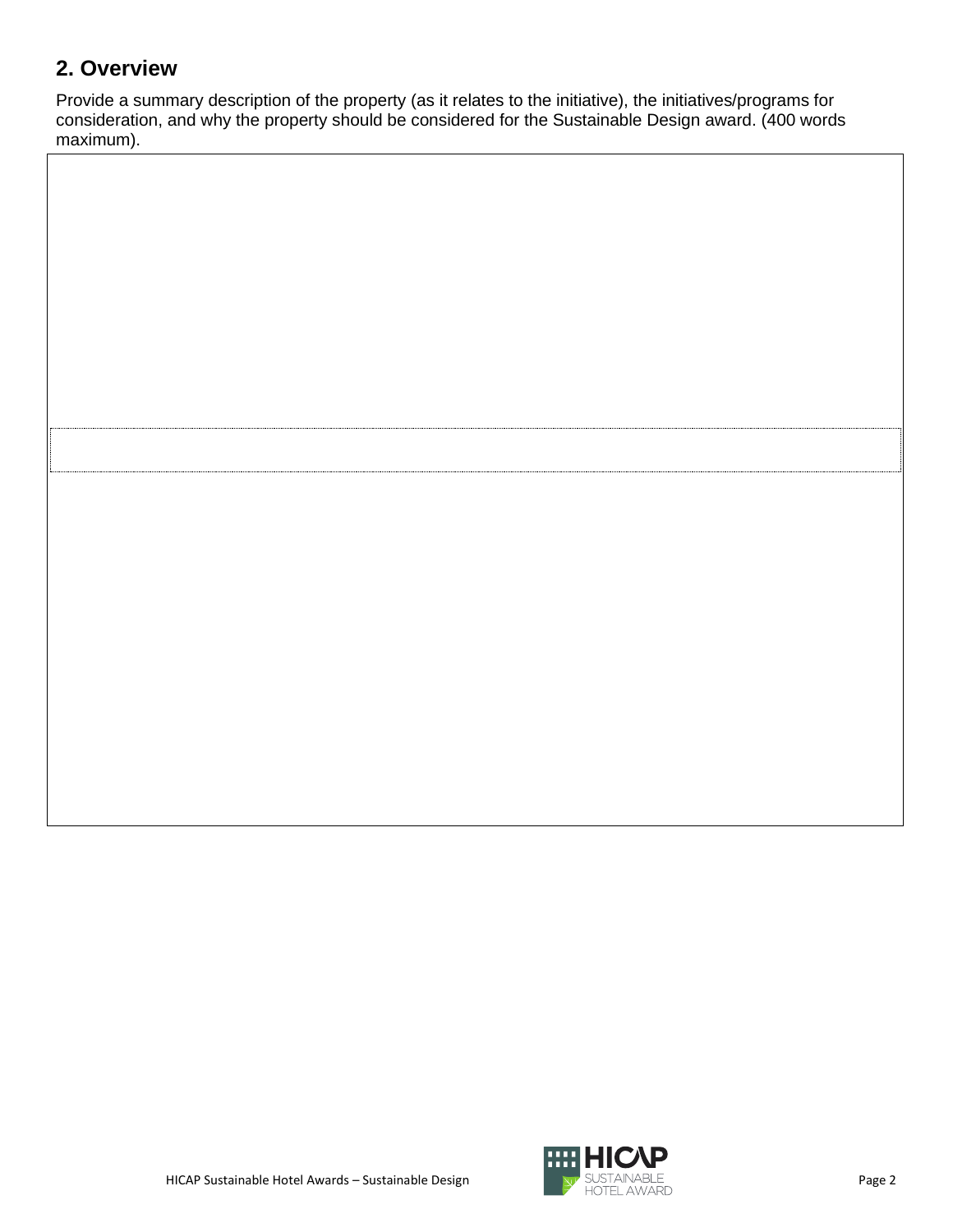### **3. Innovation**

Describe the aspects of the project or property that are most innovative, and least found among peer hotels or which go beyond a certification label that others can equally achieve. (200 words maximum, bullet points allowed).

# **4. Hotel Investment Audience**

Describe why the hotel investment audience should be interested in the application. This can include innovative investment and financing mechanisms, approaches to the project's development, unique strategies, etc. (200 words maximum, bullet points allowed).



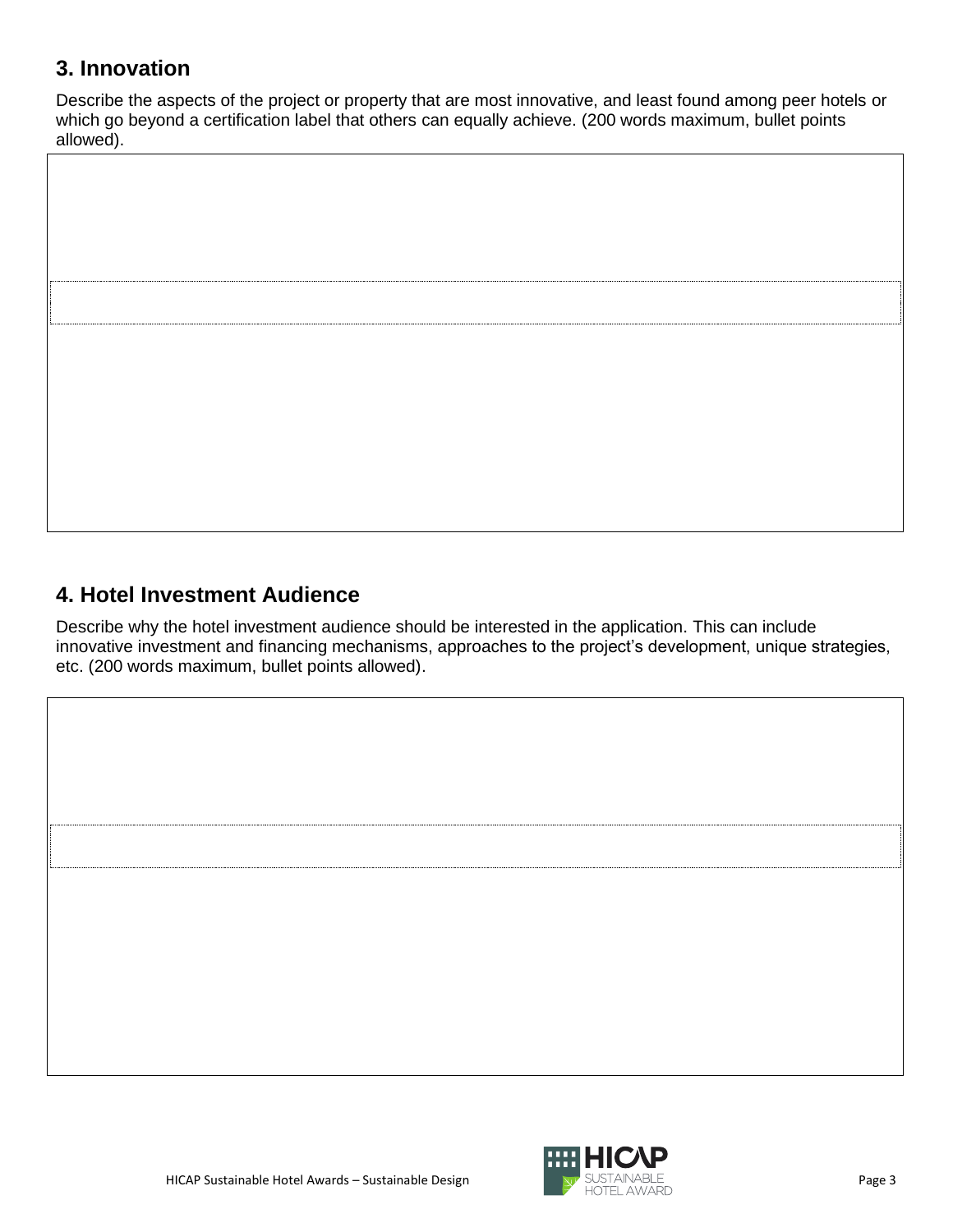# **5. Technology**

Describe the innovative technology utilized in the design of the building, its amenities, FF&E, site water management, renewables, or related operations (300 words maximum, technical specifications and metrics can be submitted separately in the supplemental material).



#### **6. Natural Environment**

Describe how the project has considered the natural environment and property's layout within the wider landscape to preserve ecosystems and minimize disruption of biodiversity (200 words maximum).

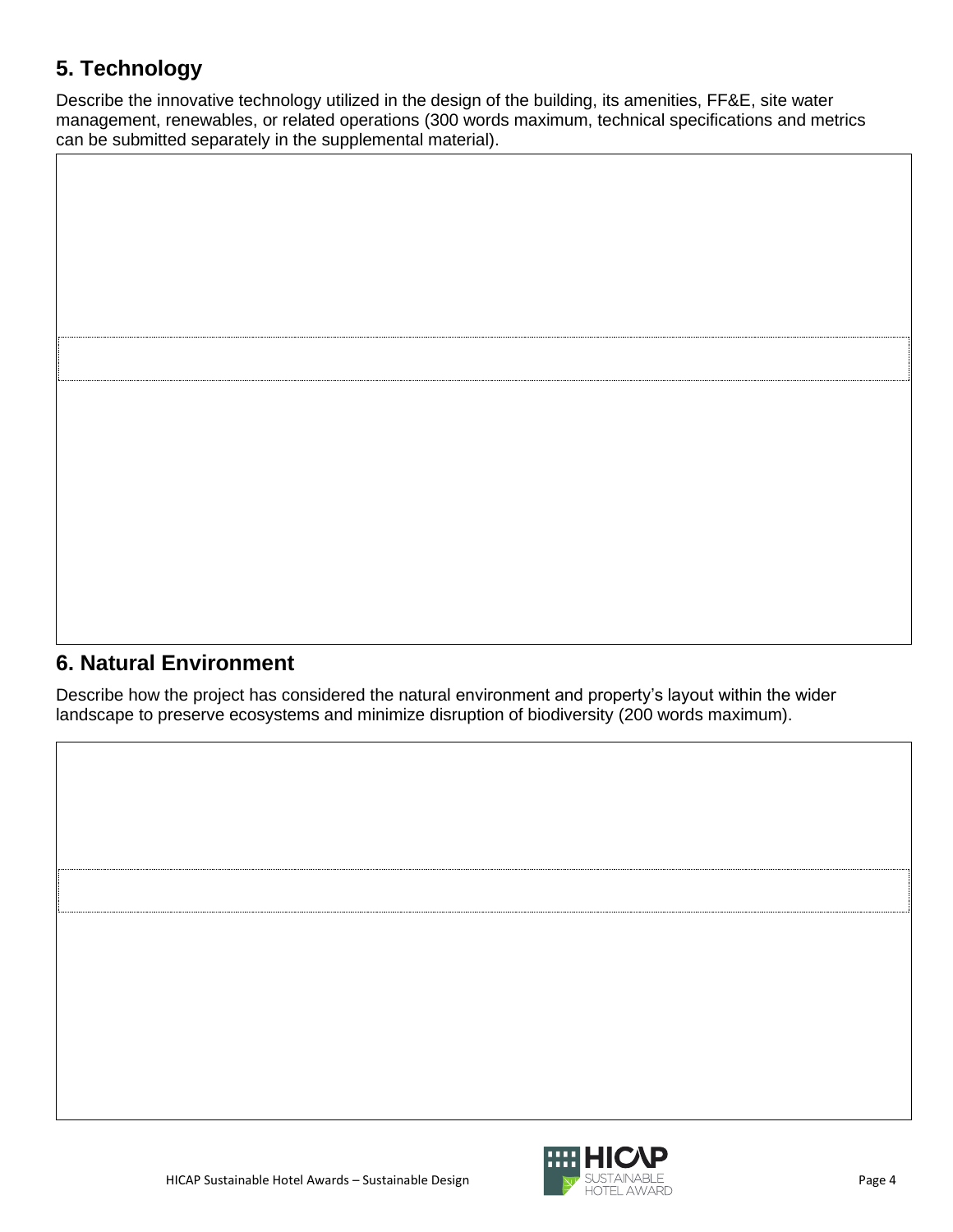#### **7. Sense of Place**

Describe how the project has incorporated and integrated design elements within the local community in terms of cultural heritage and traditions to support a sense of place and authentic experience (200 words maximum).



#### **8. Construction and Development**

Describe innovative elements in the building's construction and development, such as using materials with renewable or circular economy aspects, passive design, biomimicry, permaculture, etc. (300 words maximum, technical specifications and metrics can be submitted separately in the supplemental material).



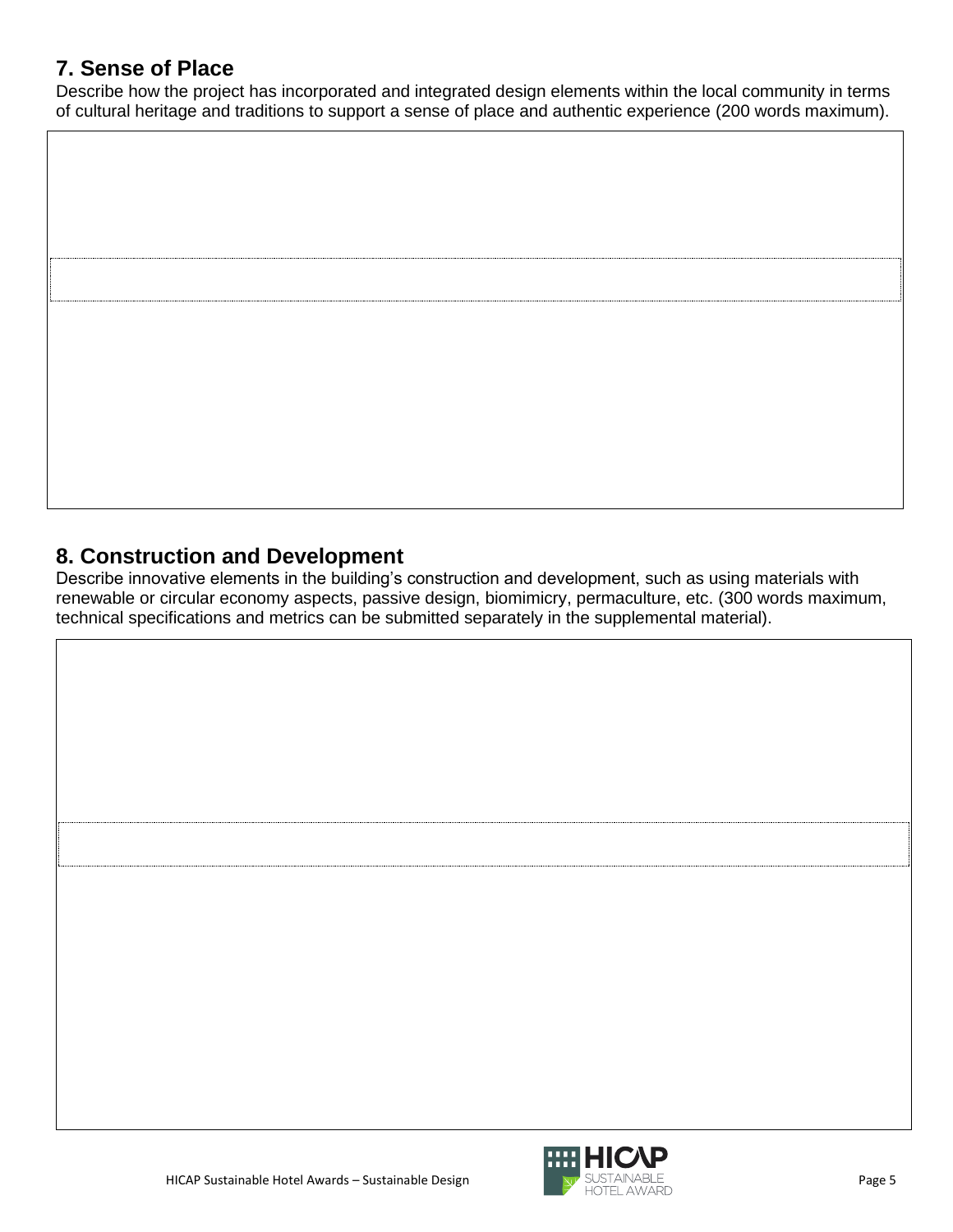#### **9. Guest Experience**

Describe how the design has integrated aesthetics, guest experience, and innovative design with aspects of sustainability and cultural heritage (200 words maximum).

#### **10. UN Sustainable Development Goals Alignment**

*The Sustainable Development Goals (SDGs) are a common set of development goals for all communities in every country, to collectively address the world's most urgent yet solvable problems by 2030. Governments, NGOs, and business are aligning and contextualizing their initiatives with the SDGs, helping identify and measure progress and solutions. Adopted in September 2015, the SDGs replaced the Millennium Development Goals, which were in place for the past decade and a half. Countries started to implement the new framework in January 2016. The majority of large businesses, including most hotel chains, are addressing the SDGs. The HICAP Sustainable Hotel Awards also provide the opportunity to relate the hotel industry's efforts to support the SDGs.*

Please indicate the **UN Sustainable Development Goals** [\(https://sustainabledevelopment.un.org/sdgs\)](https://sustainabledevelopment.un.org/sdgs) your project relates to and helps support indirectly through its actions (select multiple):

| SDG 1: No Poverty                               |  |
|-------------------------------------------------|--|
| SDG 2: Zero Hunger                              |  |
| SDG 3: Good Health and Well-Being               |  |
| <b>SDG 4: Quality Education</b>                 |  |
| <b>SDG 5: Gender Equality</b>                   |  |
| SDG 6: Clean Water and Sanitation               |  |
| SDG 7: Affordable and Clean Energy              |  |
| SDG 8: Decent Work and Economic Growth          |  |
| SDG 9: Industry, Innovation, and Infrastructure |  |

| SDG 10: Reduced Inequalities                   |  |
|------------------------------------------------|--|
| SDG 11: Sustainable Cities and Communities     |  |
| SDG 12: Responsible Consumption and Production |  |
| SDG 13: Climate Action                         |  |
| SDG 14: Life Below Water                       |  |
| SDG 15: Life on Land                           |  |
| SDG 16: Peace, Justice and Strong Institutions |  |
| SDG 17: Partnerships for the Goals             |  |